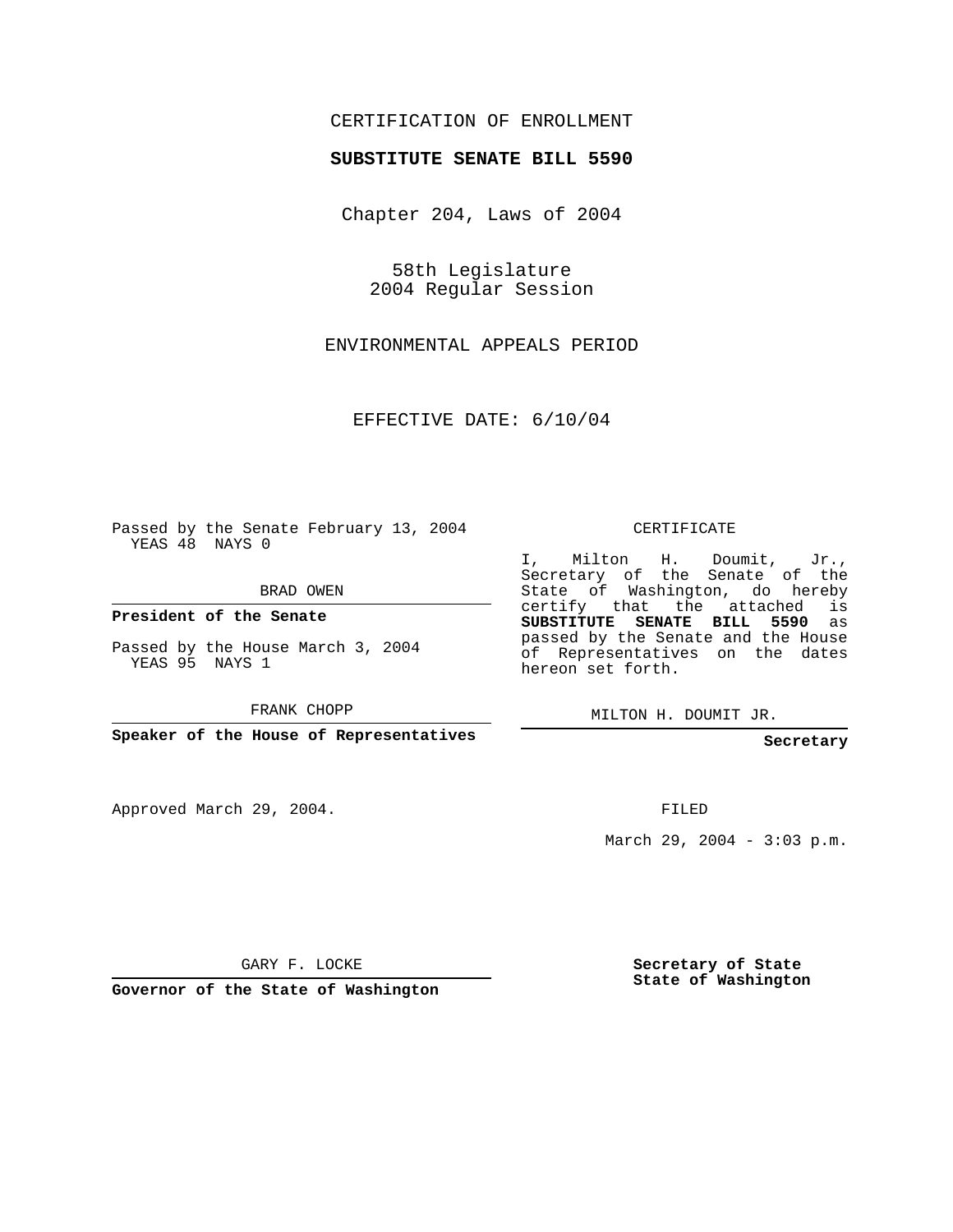## **SUBSTITUTE SENATE BILL 5590** \_\_\_\_\_\_\_\_\_\_\_\_\_\_\_\_\_\_\_\_\_\_\_\_\_\_\_\_\_\_\_\_\_\_\_\_\_\_\_\_\_\_\_\_\_

\_\_\_\_\_\_\_\_\_\_\_\_\_\_\_\_\_\_\_\_\_\_\_\_\_\_\_\_\_\_\_\_\_\_\_\_\_\_\_\_\_\_\_\_\_

Passed Legislature - 2004 Regular Session

## **State of Washington 58th Legislature 2003 Regular Session**

**By** Senate Committee on Natural Resources, Energy & Water (originally sponsored by Senators Morton, Fraser, Honeyford, Hewitt, Doumit and Regala; by request of Environmental Hearings Office)

READ FIRST TIME 03/03/03.

 1 AN ACT Relating to determining the appeals period for certain 2 environmental appeals; amending RCW 43.21B.001, 43.21B.190, 43.21B.230, 3 and 43.21B.300; and reenacting and amending RCW 43.21B.310.

4 BE IT ENACTED BY THE LEGISLATURE OF THE STATE OF WASHINGTON:

| 5  | RCW 43.21B.001 and 1987 c 109 s 4 are each amended to read<br>Sec. 1.      |
|----|----------------------------------------------------------------------------|
| 6  | as follows:                                                                |
| 7  | ((As used in)) The definitions in this section apply throughout            |
| 8  | this chapter( $(\tau)$ ) unless the context clearly requires otherwise.    |
| 9  | (1) "Business days" means Monday through Friday exclusive of any           |
| 10 | state or federal holiday.                                                  |
| 11 | (2) "Date of receipt" means:                                               |
| 12 | (a) Five business days after the date of mailing; or                       |
| 13 | (b) The date of actual receipt, when the actual receipt date can be        |
| 14 | proven by a preponderance of the evidence. The recipient's sworn           |
| 15 | affidavit or declaration indicating the date of receipt, which is          |
| 16 | unchallenged by the agency, shall constitute sufficient evidence of        |
| 17 | actual receipt. The date of actual receipt, however, may not exceed        |
| 18 | forty-five days from the date of mailing.                                  |
| 19 | (3) "Department" means the department of ecology( $(\frac{1}{\tau}$ and)). |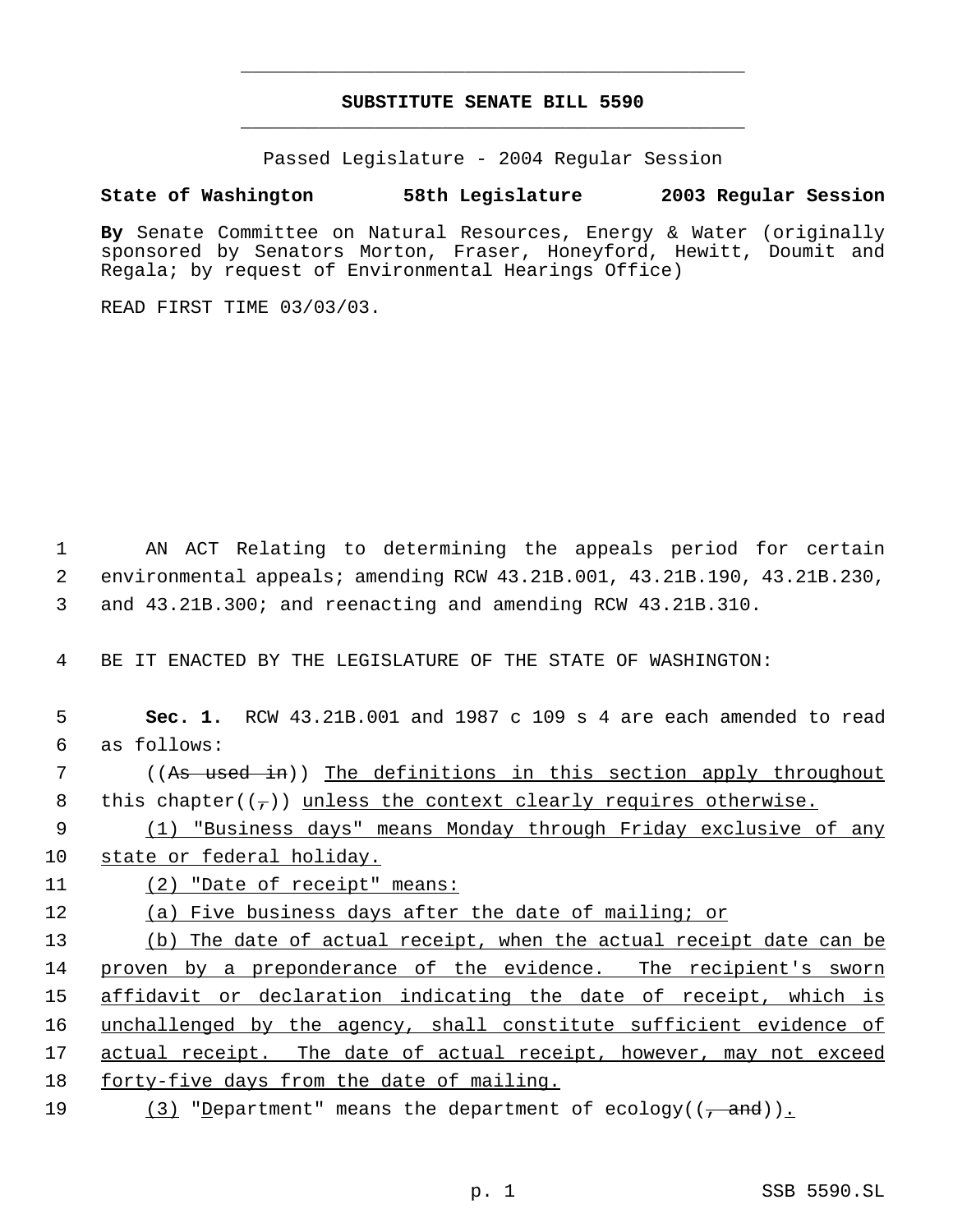(4) "Director" means the director of ecology.

 **Sec. 2.** RCW 43.21B.190 and 1995 c 382 s 4 are each amended to read as follows:

4 ((Within thirty days)) After the final decision and order of the 5 hearings board ((<del>upon such an appeal</del>)) has been ((<del>communicated to</del>)) 6 received by the ((interested)) parties, ((such interested)) any party aggrieved by the decision and order of the hearings board may appeal to the superior court within thirty days from the date of receipt of the final decision and order.

 **Sec. 3.** RCW 43.21B.230 and 1997 c 125 s 2 are each amended to read as follows:

 Consistent with RCW 43.21B.110, any person having received notice 13 of  $((a))$  denial of a petition, a notice of determination, or notice of  $((\theta \cdot \hat{r}))$  an order made by the department may appeal to the hearings 15 board, within thirty days from the date of receipt of the notice of 16 such denial, order, or determination ((is posted in the United States 17 mail, properly addressed, postage prepaid, to)) by the appealing party. The appeal shall be perfected by serving a copy of the notice of appeal upon the department or air pollution authority established pursuant to chapter 70.94 RCW, as the case may be, within the time specified herein and by filing the original thereof with proof of service with the clerk of the hearings board.

 **Sec. 4.** RCW 43.21B.300 and 2001 c 36 s 2 are each amended to read as follows:

 (1) Any civil penalty provided in RCW 18.104.155, 70.94.431, 70.105.080, 70.107.050, 88.46.090, 90.03.600, 90.48.144, 90.56.310, and 90.56.330 shall be imposed by a notice in writing, either by certified mail with return receipt requested or by personal service, to the person incurring the penalty from the department or the local air authority, describing the violation with reasonable particularity. 31 Within ((fifteen)) thirty days after the notice is received, the person incurring the penalty may apply in writing to the department or the authority for the remission or mitigation of the penalty. Upon receipt of the application, the department or authority may remit or mitigate the penalty upon whatever terms the department or the authority in its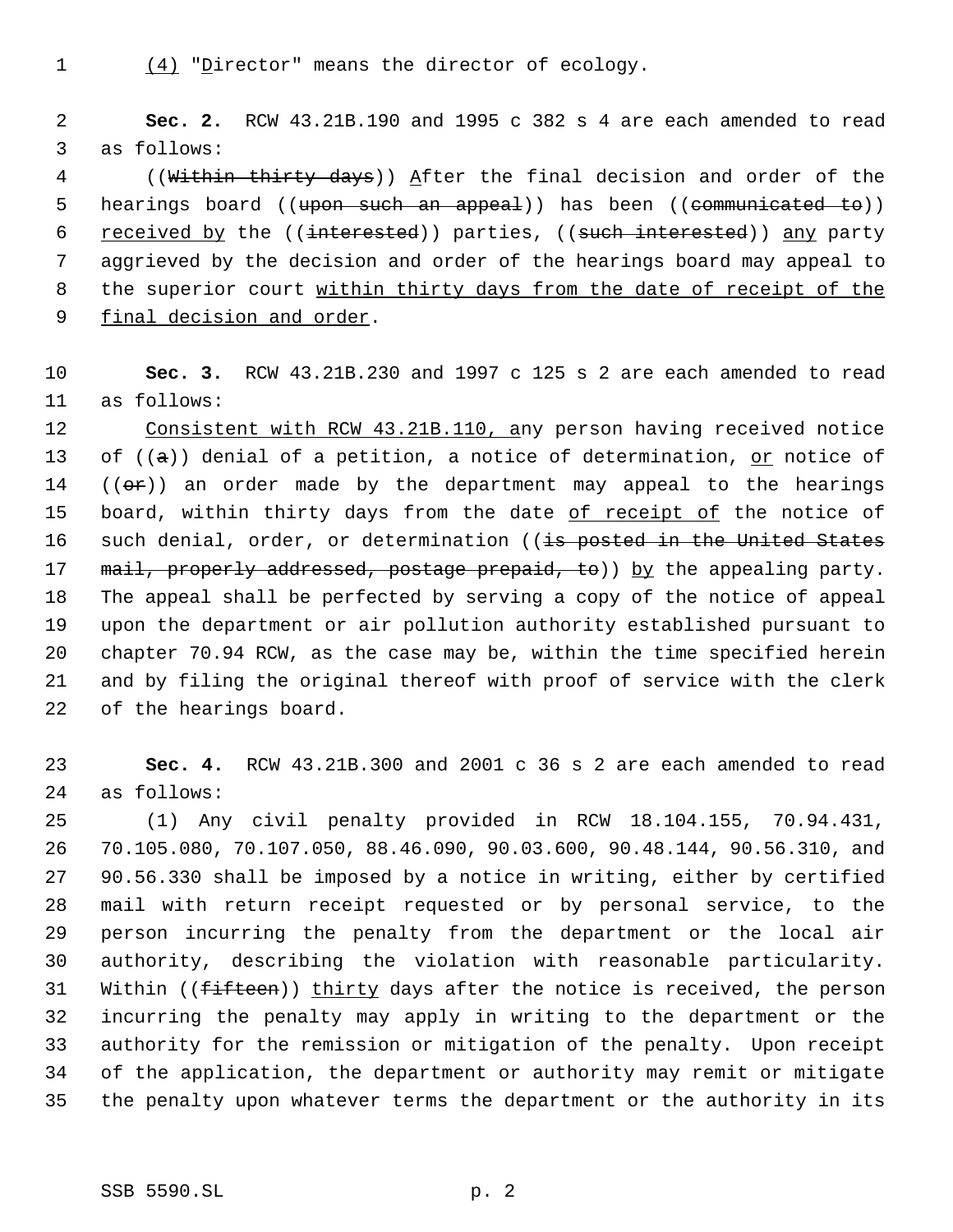discretion deems proper. The department or the authority may ascertain the facts regarding all such applications in such reasonable manner and under such rules as it may deem proper and shall remit or mitigate the penalty only upon a demonstration of extraordinary circumstances such as the presence of information or factors not considered in setting the original penalty.

 (2) Any penalty imposed under this section may be appealed to the pollution control hearings board in accordance with this chapter if the appeal is filed with the hearings board and served on the department or 10 authority thirty days after the date of receipt by the person penalized 11 of the notice imposing the penalty or thirty days after the date of receipt of the notice of disposition of the application for relief from penalty.

(3) A penalty shall become due and payable on the later of:

(a) Thirty days after receipt of the notice imposing the penalty;

 (b) Thirty days after receipt of the notice of disposition on application for relief from penalty, if such an application is made; or (c) Thirty days after receipt of the notice of decision of the hearings board if the penalty is appealed.

 (4) If the amount of any penalty is not paid to the department within thirty days after it becomes due and payable, the attorney general, upon request of the department, shall bring an action in the name of the state of Washington in the superior court of Thurston county, or of any county in which the violator does business, to recover the penalty. If the amount of the penalty is not paid to the authority within thirty days after it becomes due and payable, the authority may bring an action to recover the penalty in the superior court of the county of the authority's main office or of any county in which the violator does business. In these actions, the procedures and rules of evidence shall be the same as in an ordinary civil action.

 (5) All penalties recovered shall be paid into the state treasury and credited to the general fund except those penalties imposed pursuant to RCW 18.104.155, which shall be credited to the reclamation account as provided in RCW 18.104.155(7), RCW 70.94.431, the disposition of which shall be governed by that provision, RCW 70.105.080, which shall be credited to the hazardous waste control and elimination account, created by RCW 70.105.180, and RCW 90.56.330,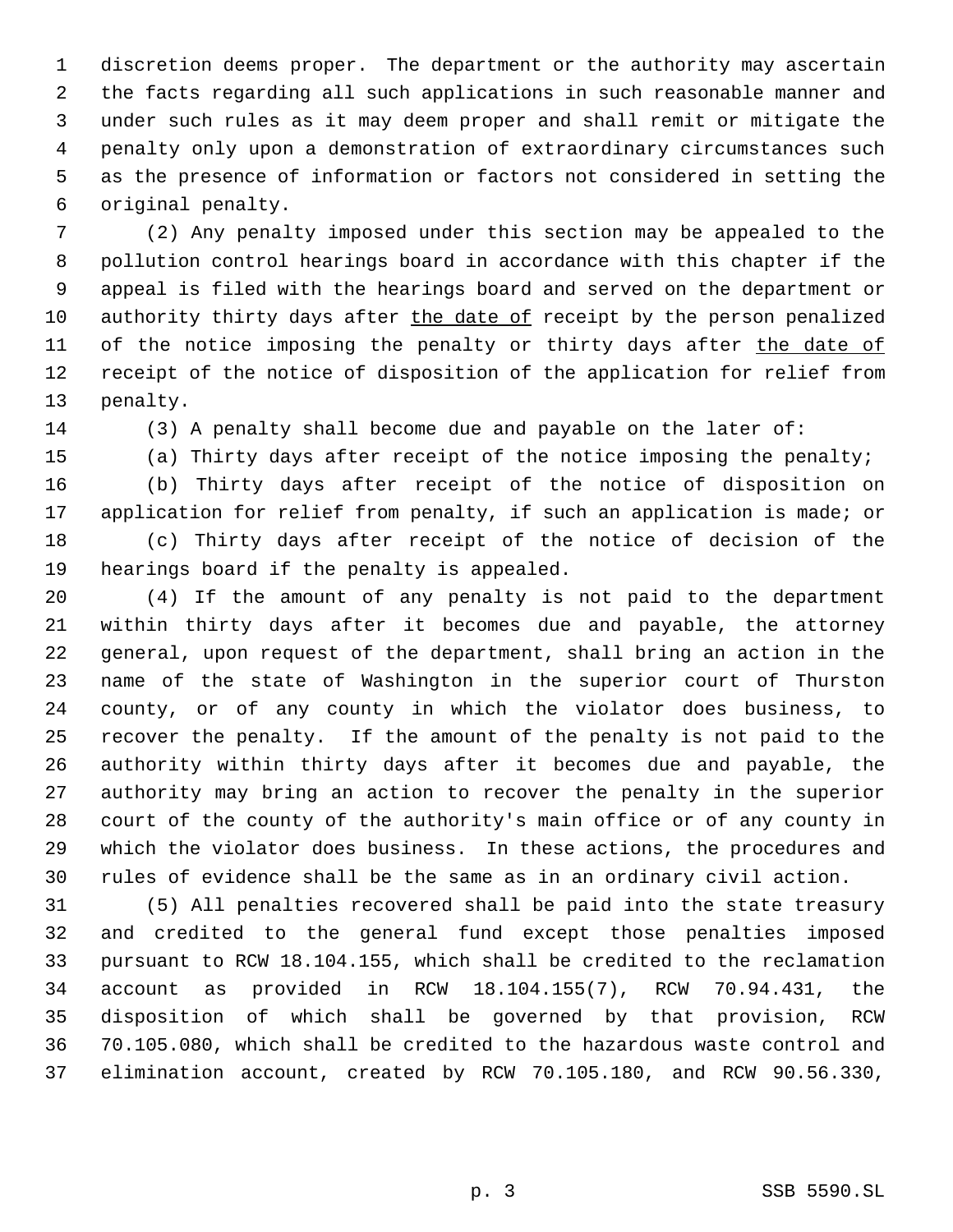which shall be credited to the coastal protection fund created by RCW 90.48.390.

 **Sec. 5.** RCW 43.21B.310 and 2001 c 220 s 4 and 2001 c 36 s 3 are each reenacted and amended to read as follows:

 (1) Except as provided in RCW 90.03.210(2), any order issued by the department or local air authority pursuant to RCW 70.94.211, 70.94.332, 70.105.095, 43.27A.190, 86.16.020, 88.46.070, or 90.48.120(2) or any provision enacted after July 26, 1987, or any permit, certificate, or license issued by the department may be appealed to the pollution control hearings board if the appeal is filed with the board and served 11 on the department or authority within thirty days after the date of receipt of the order. Except as provided under chapter 70.105D RCW and RCW 90.03.210(2), this is the exclusive means of appeal of such an order.

 (2) The department or the authority in its discretion may stay the effectiveness of an order during the pendency of such an appeal.

 (3) At any time during the pendency of an appeal of such an order to the board, the appellant may apply pursuant to RCW 43.21B.320 to the hearings board for a stay of the order or for the removal thereof.

 (4) Any appeal must contain the following in accordance with the rules of the hearings board:

(a) The appellant's name and address;

 (b) The date and docket number of the order, permit, or license appealed;

 (c) A description of the substance of the order, permit, or license 26 that is the subject of the appeal;

 (d) A clear, separate, and concise statement of every error alleged to have been committed;

 (e) A clear and concise statement of facts upon which the requester relies to sustain his or her statements of error; and

(f) A statement setting forth the relief sought.

 (5) Upon failure to comply with any final order of the department, the attorney general, on request of the department, may bring an action in the superior court of the county where the violation occurred or the potential violation is about to occur to obtain such relief as necessary, including injunctive relief, to insure compliance with the